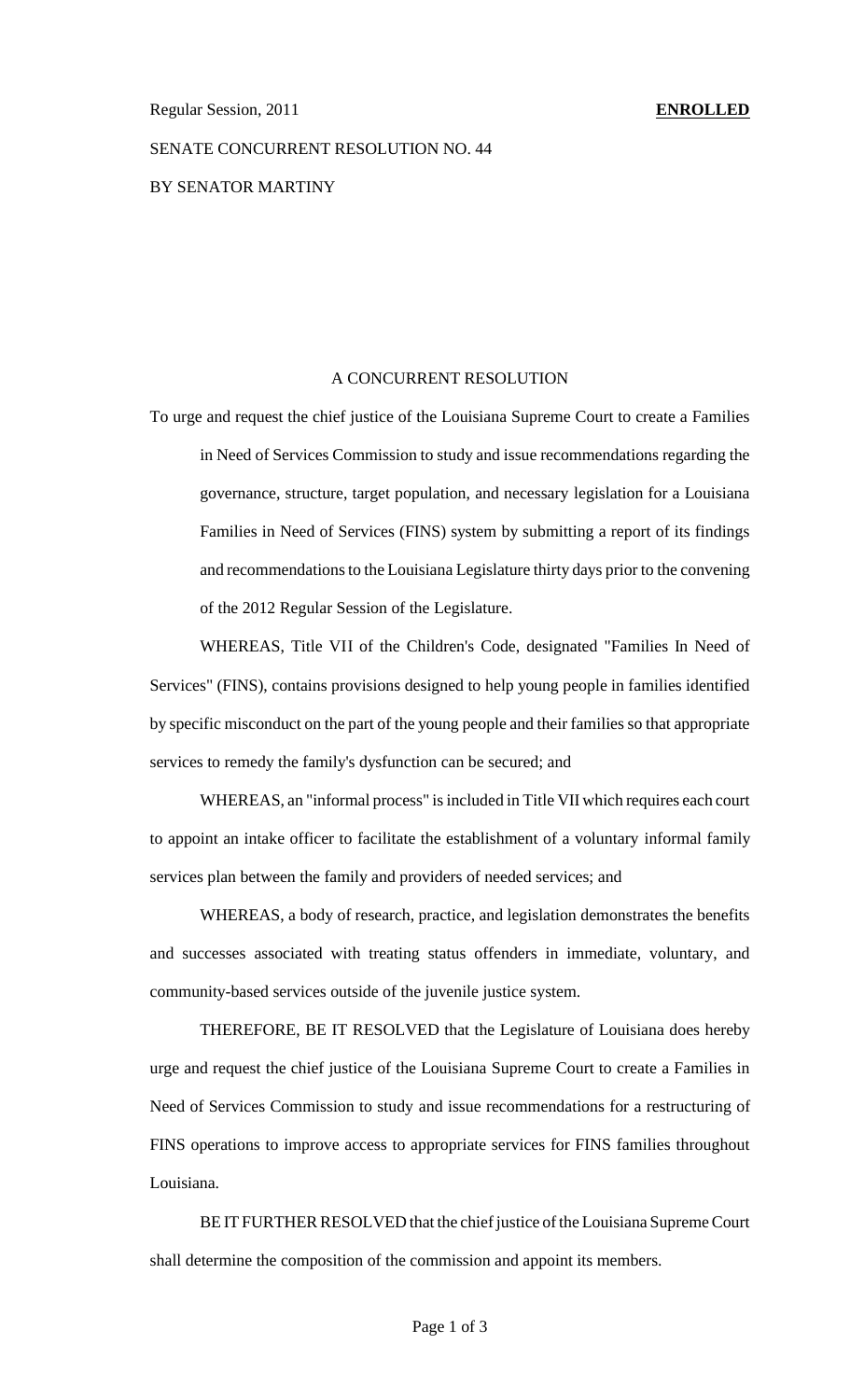### **SCR NO. 44 ENROLLED**

BE IT FURTHER RESOLVED that the chief justice of the Louisiana Supreme Court seek input from the Coordinated System of Care Governance Board, including the Department of Education, the Department of Children and Family Services, the Department of Health and Hospitals and the Department of Public Safety and Corrections, youth services, and the office of juvenile justice.

BE IT FURTHER RESOLVED that the commission hold its organizational meeting prior to August 1, 2011.

BE IT FURTHER RESOLVED that, as part of its study, the commission shall review nationally recognized state and local model status offender systems and programs in consultation with Louisiana Models for Change, the MacArthur Foundation, and other key stakeholders.

BE IT FURTHER RESOLVED that the commission's study and recommendations shall address, but not be limited to:

(1) The identification of the state entity or agency bestsuited to govern, regulate, and oversee FINS services throughout the state.

(2) The refinement of a FINS target population that aligns with both national best practices and the unique needs of Louisiana's youth and families.

(3) The inclusion of fundamental components of model status offender programs in the recommended Louisiana system, including, but not limited to:

(a) Immediate crisis response mechanisms for youth and families.

(b) Screening, assessment, and appropriate referral to or provision of services that are tailored to meet the strengths and challenges of children and families.

(c) Referral to or provision of evidence-based services that are community-based, meaning they are located in, or as close as possible to, the community in which the family lives and with which it identifies culturally.

(d) Referral to or provision of services that are evidence-based, meaning they have been proven by research to work, or, alternatively, that are grounded in the same essential principles as evidence-based programs.

(4) The implementation of due diligence requirements that schools and other agencies provide that diligent efforts have been made prior to referral, ensuring that referring